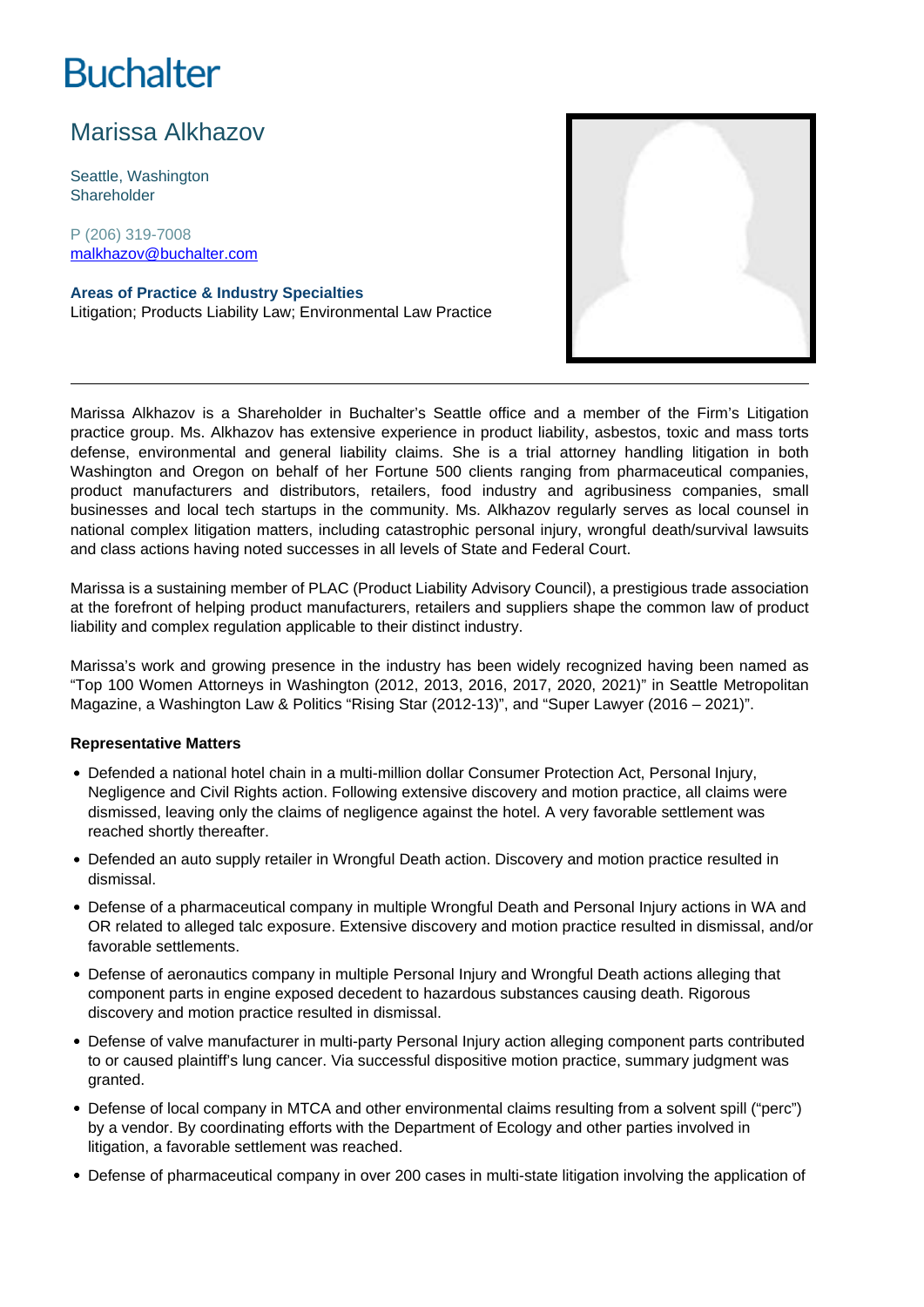apparent manufacturer theory of liability. This includes representation of the client through all levels of state court and up to the Washington Supreme Court.

- Defense of retailer in food poisoning claims allegedly related to 'tainted spinach.'
- Defense verdicts in disputed liability automobile accidents.
- Represented a paper mill in multi-party asbestos/toxic tort litigation. Plaintiff sued over 50 corporate defendants for Wrongful Death and Survivorship allegedly caused by his alleged exposure to asbestos by use of their products at the paper mill. After extensive discovery, summary judgment dismissal was granted in favor of the paper mill. Plaintiffs appealed the dismissal to the Ninth District and following oral argument, the court affirmed the dismissal granted by the lower court.
- Defended a national fitness equipment manufacturer in a product liability matter. The minor, mentally impaired Plaintiff sued the client, his school district and several of its employees for personal injuries to his eye, including permanent vision loss, allegedly caused as a result of being struck in the eye with the client's resistance tubing product. The school district and its employees were sued for negligent supervision and other theories of liability. A favorable settlement was reached on the second day of trial.
- Defense of local businesses in class action wage, hours and employment discrimination matters. Favorable settlement reached at the conclusion of intense discovery phase of litigation.

#### **Publications**

- Pfizer Absolved In Quigley Asbestos Injury Suit, Law360, December 2013
- Five Juror Misconceptions of Insurers, Property Casualty 360 Blog, October 2011

#### **Presentations**

- Presenter, "Navigating the Apparent Manufacturer Doctrine," Client Seminar, March 1, 2020
- Speaker, "The Apparent Manufacturer Doctrine: A WA and National Perspective," Asbestos Medicine Seminar, November 1, 2019
- Presenter, "Expert Depositions and Preparing Daubert and Frye Motions," ABA TIPS, April 1, 2018
- Presenter, "Successful Mediation Techniques in Mass Tort & Environmental Litigation," ABA TIPS, April 1, 2017
- Presenter, "GMO's and Agribusiness: Labeling and Other Hot Issues," ABA TIPS, April 1, 2016
- Speaker, "Matsyuk v. State Farm: Next Steps for Insurers," Client Seminar, May 1, 2012
- Speaker, "Bad Faith & IFCA in Washington State," Client Seminar, May 1, 2011

#### **Education**

Ms. Alkhazov earned her J.D. from Albany Law School, where she won Best Oral Advocate on the National Trial Team in 2002, 2003. She earned her B.S. with honors from the University of Washington.

# **Bar Admissions**

- Washington
- Oregon

# **Court Admissions**

- United States District Court for the Eastern District of Washington
- United States District Court for the Western District of Washington
- United States Court of Appeals for the Ninth Circuit
- United States District Court for the State of Oregon